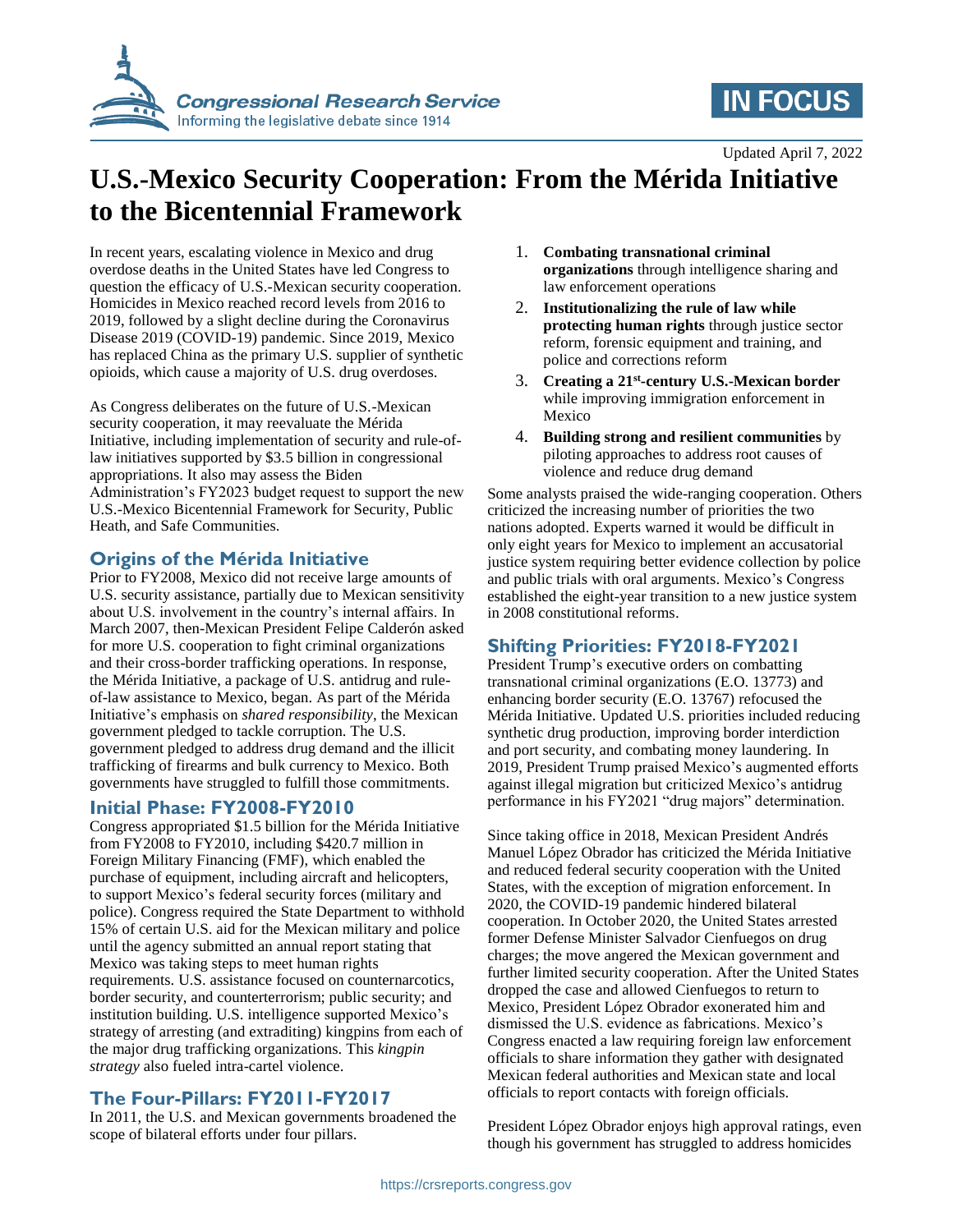and violent crime. Mexico's security strategy, released in February 2019, focuses on addressing the socioeconomic drivers of violent crime. Thus far, López Obrador has implemented broad social programs rather than the type of targeted crime prevention efforts that the U.S. Agency for International Development (USAID) has endorsed.

President López Obrador campaigned against Mexico's military-led "war" on criminal organizations but backed constitutional reforms to allow military involvement in public security until 2024. Those reforms came despite a 2018 Mexican Supreme Court ruling that prolonged military involvement in public security violated the Mexican Constitution. López Obrador initially resisted the so-called kingpin strategy employed by his two predecessors, but high-level arrests and extraditions increased in 2020 until the U.S. arrest of Cienfuegos.

Instead of using the federal police, which received U.S. equipment and training, President López Obrador secured congressional approval of a new National Guard primarily composed of military officers. There are concerns about the National Guard violating human rights. López Obrador has asked the Mexican Congress to enact a constitutional reform to make the National Guard a part of the defense ministry. Human rights and policing experts oppose this move, asserting that military forces are ill suited for civilian policing. Critics also have noted declining investment in state and local police forces, which investigate most crimes.

Civil society and the private sector have criticized President López Obrador for weakening some institutions charged with combatting corruption. Mexico's Congress approved the creation of an independent prosecutor general's office; the individual in that post is the president's close ally and has intervened in cases involving the president's family, earning a supreme court rebuke. Although federal prosecutors have slowly pursued corruption cases against officials from past governments, they appear to have ignored most allegations involving López Obrador's allies. The government has not implemented the national anticorruption system required by a 2017 constitutional reform.

### **Replacing the Mérida Initiative**

The Biden Administration inherited a tense security relationship with Mexico. President Biden and President López Obrador focused their early dialogues on migration issues, COVID-19 response, and economic issues. On October 8, 2021, Mexico hosted the first U.S.-Mexico High-Level Security Dialogue since 2016, which included the participation of U.S. Secretary of State Antony Blinken, U.S. Secretary of Homeland Security Alejandro Mayorkas, and Attorney General Merrick Garland.

After the dialogue, the governments announced a new Bicentennial Framework for Security, Public Health, and Safe Communities with three pillars:

1. **Protect people** by investing in public health solutions to drug use, supporting safe communities, and reducing homicides and other high-impact crimes

- 2. **Prevent transborder crime** by reducing arms trafficking, targeting illicit supply chains, and reducing human trafficking and smuggling
- 3. **Pursue criminal networks** by disrupting illicit financiers in both countries and importers of precursor chemicals and synthetic drug producers in Mexico, while strengthening security and justice

Many observers credit the October 2021 security dialogue and the Bicentennial Framework with revitalizing bilateral security cooperation. Although some have criticized the framework for deemphasizing institutional reform in Mexico, others have praised its prioritization of issues such as arms trafficking (a top priority for Mexico) and violence prevention. U.S. officials assert that the framework's pillars align with the Biden Administration's broader drug control priorities, including treating drug addiction through a public health lens, preventing the diversion of precursor chemicals to illicit drug production, and combating illicit financial networks.

### **Congressional Action**

Congress could influence the Bicentennial Framework through appropriations, other legislation, and oversight. In March 2022, Congress enacted the FY2022 Consolidated Appropriations Act (P.L. 117-103). The explanatory statement designated \$158.9 million in assistance to Mexico (\$42.3 million more than the Administration requested and equal to the FY2021 allocation), with no withholding requirements (aid restrictions). For security and rule-of-law programs, it provided \$100 million in International Narcotics Control and Law Enforcement (INCLE) funds administered by the State Department and a portion of the \$50 million in Economic Support Funds (ESF) managed by USAID.

The explanatory statement included a provision from H.Rept. 117-84 that prohibits funding to support Mexican military participation in public security and urges support for criminal justice reform, human rights protection, and crime and violence prevention (pillars two and four of the Mérida Initiative). Other directives require a review of funds provided through the Mérida Initiative; a report on funds appropriated to Mexican agencies involved in migration management; plans to improve data collection on synthetic drug trafficking; the adequacy of Mexico's efforts to combat human rights abuses; criminality along Mexico's northern highways; efforts to combat fentanyl flows; and the efficacy of U.S. drug policy.

Congress also is considering the Biden Administration's FY2023 budget request, which includes \$141.6 million in bilateral assistance for Mexico. The request includes \$64 million (36% decrease from FY2022) for INCLE funds and \$75 million for ESF funds (50% increase from FY2022) that have supported past security and rule of law programs. See CRS Report R42917, *Mexico: Background and U.S. Relations*; CRS In Focus IF10215, *Mexico's Immigration Control Efforts* and CRS Report R45199, *Violence Against Journalists in Mexico: In Brief*.

**Clare Ribando Seelke**, Acting Section Research Manager